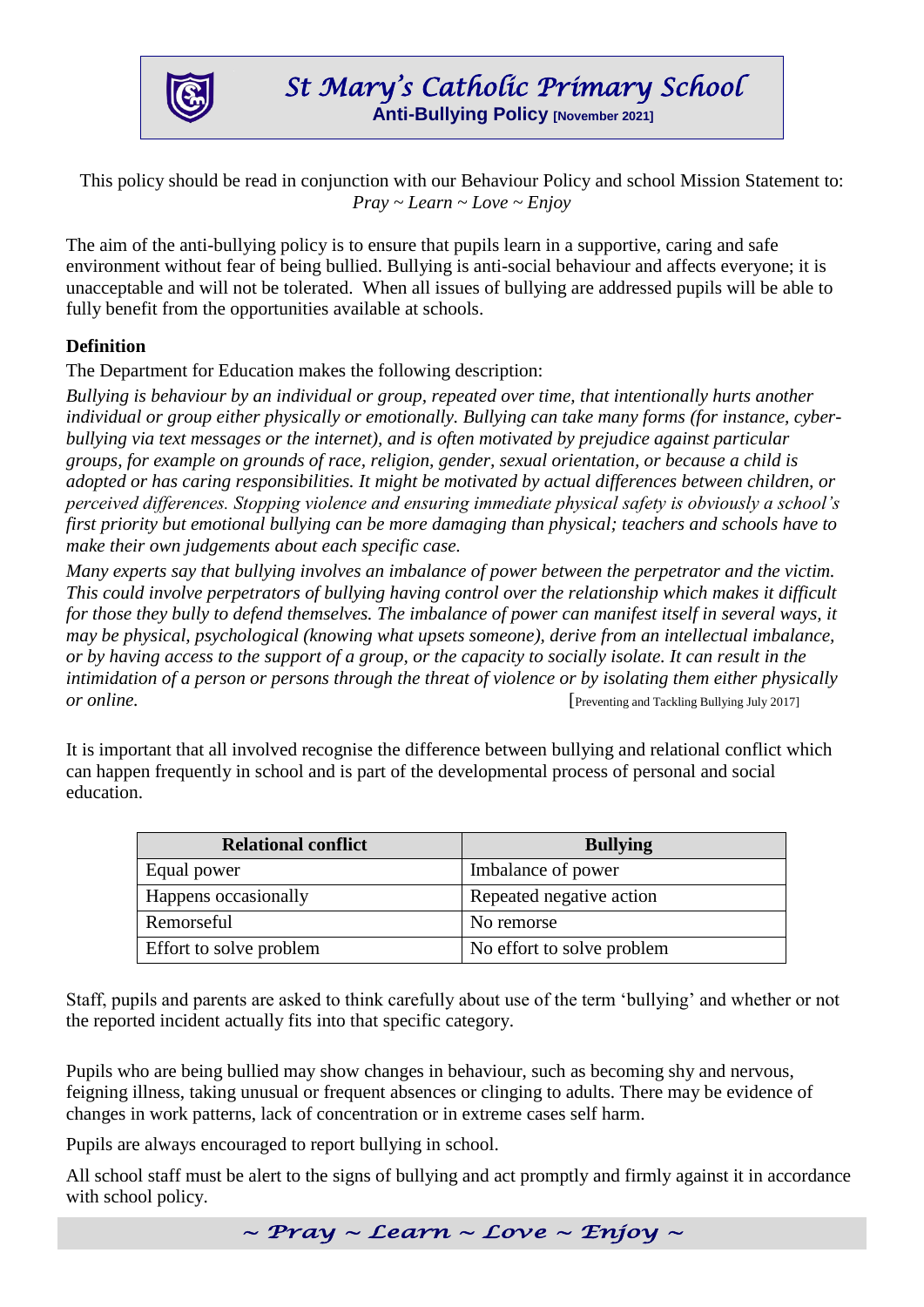If there are any serious concerns this may need to involve the designated safeguarding lead (DSL) *see also the Safeguarding and Child Protection Policy*

# **Cyber-Bullying**

The rapid development of, and widespread access to technology has provided a new medium for 'virtual' bullying, which can occur in or outside school. Cyber-bullying is a different form of bullying and can happen at all times of the day, with a potentially bigger audience and more accessories as people are able to copy or forward content at a click. The wider search powers included in the Education Act 2011 give teachers stronger powers to tackle cyber-bullying by providing a specific power to search for and, if necessary, delete inappropriate images (or files) on electronic devices, including mobile phones. Separate advice on teachers' powers to search (including statutory guidance on dealing with electronic devices) is available – see below for a link to this document.

At St Mary's we have regular online safety lesson input which also deals with cyber bullying. We work hard to keep ourselves up to date with new hardware, apps and sites. We keep an open channel of communication to help parents and pupils alike.



# **Implementation of Policy**

The following steps will be taken when dealing with incidents:

- If bullying is suspected or reported, the incident will be dealt with immediately, in the first instance, by the member of staff who has been approached.
- A clear account of the incident will be recorded and given to the class teacher or a member of the Senior Leadership Team (SLT).
- The class teacher will speak to all concerned, record the incident and inform SLT.
- SLT may need to investigate further and if, on further investigation, bullying is confirmed, will document the incident in the 'Hate Crimes' Record and parents will be informed,.
- All relevant staff will be kept informed.
- Appropriate consequences will be decided (see below).